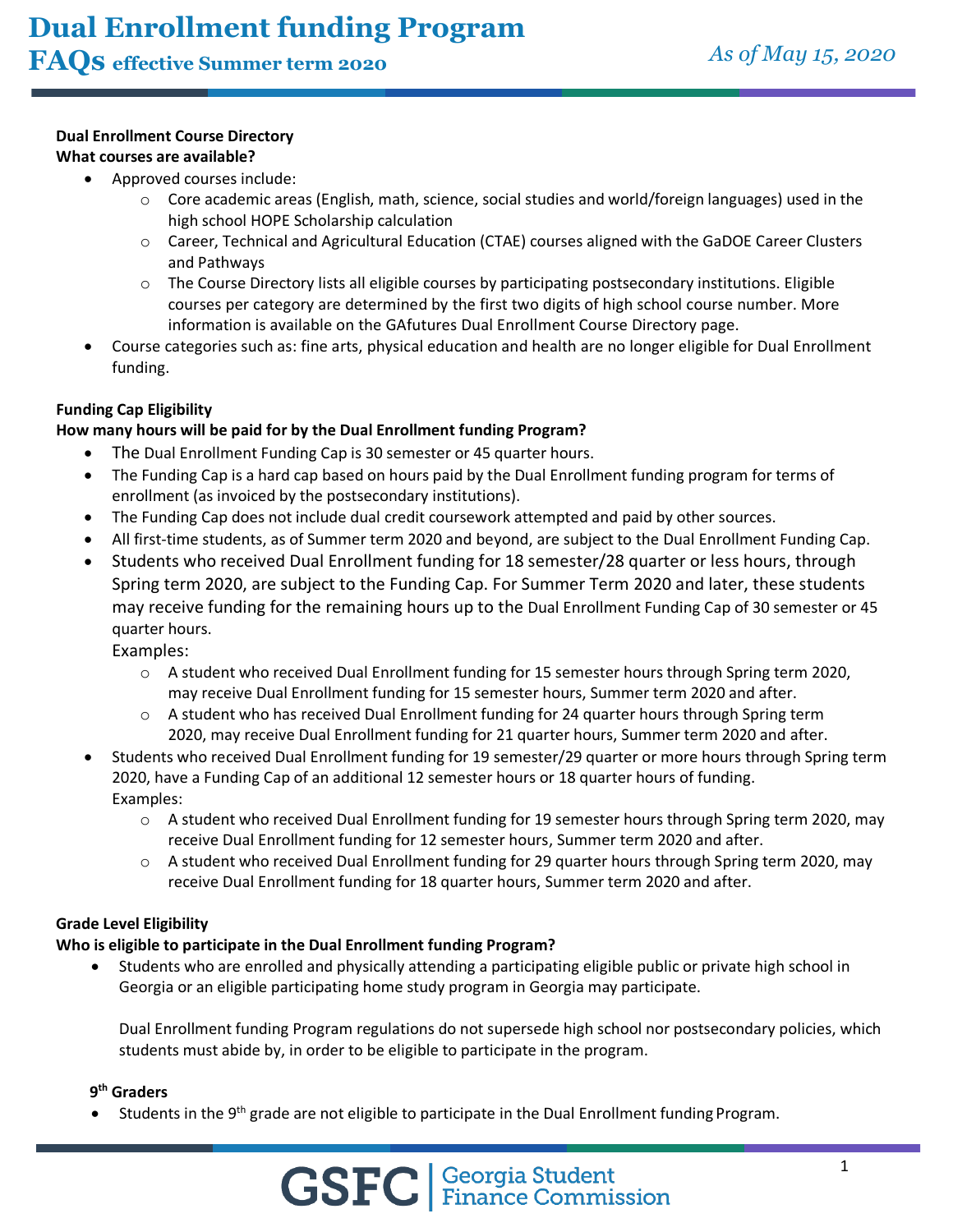# **Dual Enrollment funding Program**

## **FAQs effective Summer term 2020** *As of May 15, <sup>2020</sup>*

## **11th & 12th Graders**

• Eligible students may take any approved Dual Enrollment courses listed on the Course Directory, at an eligible participating postsecondary institution (USG, TCSG or private).

## **10th Graders**

- All eligible 10<sup>th</sup> Graders may enroll in approved Career, Technical and Agricultural Education (CTAE) courses listed on the Course Directory at a participating TCSG institution only.
- 10<sup>th</sup> Graders who have a minimum SAT score of 1200 or minimum ACT composite score of 26 in a single national test administration, may enroll in any approved courses listed on the Course Directory at a TCSG, USG or private eligible participating postsecondary institution. Note: GSFC must have the required test score(s) in the Dual Enrollment system prior to the student's Dual Enrollment funding Application being approved by the high school or home study.
- Students that were 9<sup>th</sup> graders during the 2019-2020 school year and participated in Dual Enrollment during the 2019-2020 (received funding for FY 2020) year may enroll as 10<sup>th</sup> graders in any approved Dual Enrollment courses listed on the Course Directory at any eligible participating postsecondary institution (USG, TCSG or private) for the 2020-2021 year.

## **For Summer term, what grade level is a student?**

- Grade level classification is determined by when the high school promotes the student.
	- $\circ$  If the high school promotes students at the end of spring term, then Summer term the students would be classified as the grade they are promoted to.
	- $\circ$  If the high school promotes students in July or August, then the Summer term the students are classified as the grade they were in during Spring. They are promoted effective Fall term.

## **Would a student who completed 10th grade in the spring be eligible for Dual Enrollment funding as an 11th grader for the summer term?**

• In order for a student, who completed 10<sup>th</sup> grade in the spring, to be eligible for Dual Enrollment funding as an  $11<sup>th</sup>$  grader for the summer term, the student's high school or school system must have promoted the student to the 11<sup>th</sup> grade in their student information system by the first day of classes for the postsecondary institution's summer term. The high school must indicate on the student's Dual Enrollment funding application that the student will be an  $11<sup>th</sup>$  grader for the summer term.

## **High School Graduation Option B (formally known as SB2) Students**

## **How is a student identified as pursuing High School Graduation Option B (SB2)?**

- Students must be designated by their public high school as pursuing High School Graduation Option B (SB2).
- All new public high school students, designated by their high school, as pursuing High School Graduation Option B (SB2) starting Summer term 2020 or after are subject to the Funding Cap.
- Public high school students, designated by their high school, pursuing High School Graduation Option B (SB2) as of Spring term 2020, and having received Dual Enrollment funding as an Option B (SB2) student, may enroll in any approved Dual Enrollment courses at a TCSG, USG or private eligible participating postsecondary institution for their High School Graduation Option B program. They are not subject to the Funding Cap.

## **Dual Enrollment funding Application**

## **How does a student apply to participate in Dual Enrollment?**

*Click [here](https://www.youtube.com/watch?v=-UoBFlfsNSU&feature=youtu.be) to view a tutorial video of the application process*

• The new annual application is available on GAfutures and may be completed by high school and home study students who are enrolled and physically attending a participating eligible public or private high school in Georgia or an eligible participating home study program in Georgia.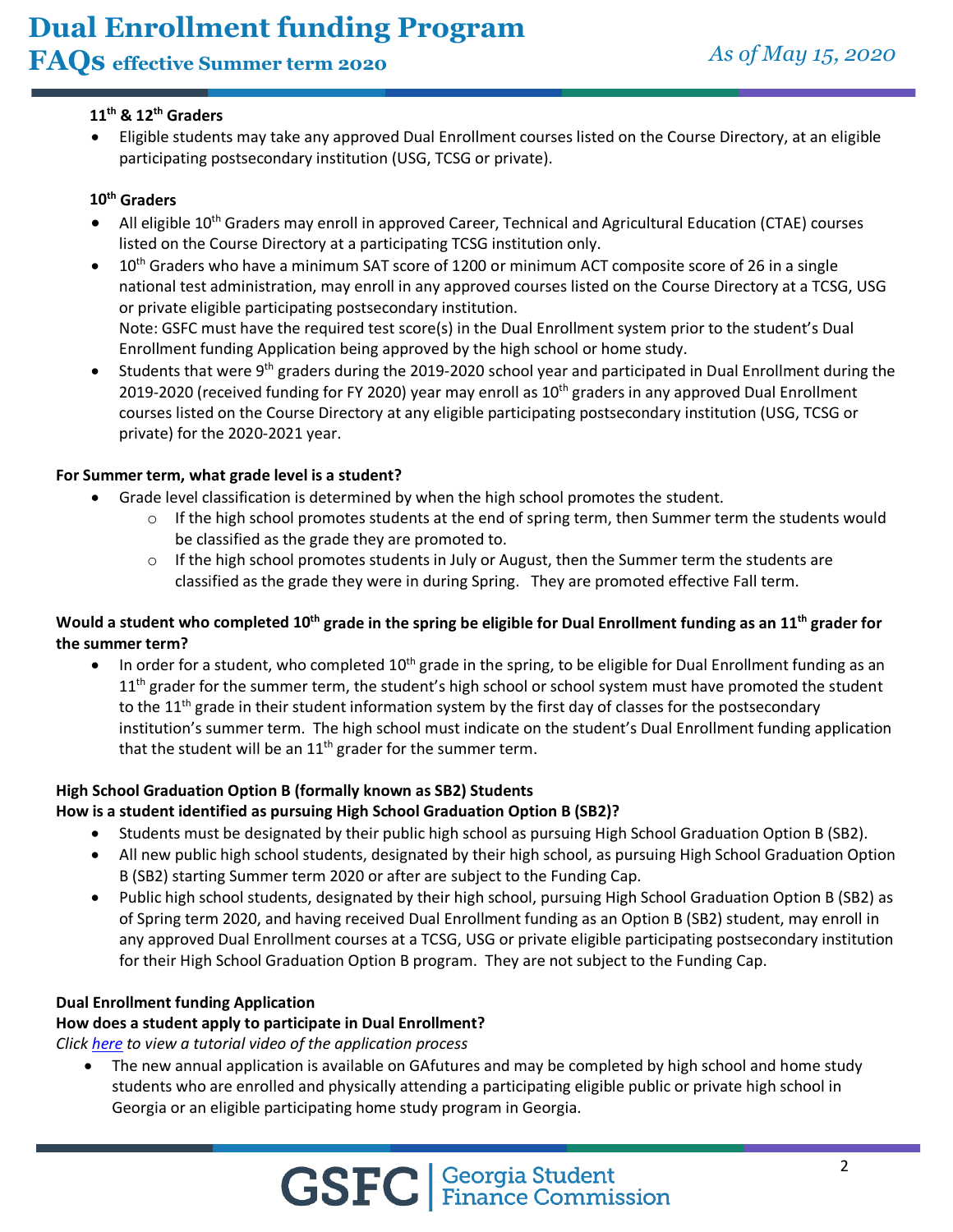# **Dual Enrollment funding Program**

## **FAQs effective Summer term 2020** *As of May 15, <sup>2020</sup>*

- First Students must create a GAfutures account profile with their correct information (legal name, email address, home address, social security number and date of birth). If the student does not have a valid social security number, when creating a GAfutures account profile, they will be assigned a GAfutures temporary ID when completing a Dual Enrollment funding application.
- Second Students select the Dual Enrollment funding Application for the 2020 2021 school year, the student's GAfutures account profile will prepopulate their demographic information. Within the application the student provides: a parent/guardian's email address for the parent/guardian to electronically complete the Dual Enrollment Participation Agreement and the colleges to attend for Dual Enrollment. The student will receive an onscreen and email message with their application ID upon submission of the application.
- Third parents/guardians must complete the Dual Enrollment funding Participation Agreement. An email will be sent to the parent with instructions to access and complete the agreement electronically. If the parent/guardian cannot complete the online agreement they can visit GAfutures.org\DE Parent Agreement to access the paper agreement.

## **Dual Enrollment funding**

## **What is covered by the Dual Enrollment funding award?**

The award amounts listed in the 2020-2021 Program Regulations are the amounts from FY 2020 and are not official award amounts. The 2020-2021 (FY 2021) award amounts have yet to be determined.

- The specific Dual Enrollment award amount will vary based on the postsecondary institution and the number of credit hours in which a student is enrolled in approved Dual Enrollment courses.
- The approved award rates to be paid for Tuition, Mandatory Fees, and Book costs are annually published and subject to change each year.
- Dual Enrollment funding is available for the per term maximum of 15 semester or 12 quarter hours and a maximum of three semesters or four quarters per school year based on approved enrollment with a completed Dual Enrollment funding application as long as the student meets all eligibility requirements.
- Dual Enrollment funding is available up to the student's high school graduation or home study completion date or the 30 semester or 45 quarter hours Funding Cap, whichever occurs first.

## **While receiving Dual Enrollment funding, will the student have to pay for anything?**

• Students may incur expenses for course related fees and supplies required for a particular course or optional fee charged by the postsecondary institution. If the postsecondary institution provided the textbooks through a lending program, the student may be charged a lost or damaged book fee, up to \$75 or the cost of the book , whichever is less, if the book is not returned in the required condition.

## **What charges are students responsible for when they are receiving Dual Enrollment Funding?**

- Upon reaching the Funding Cap, the Eligible Postsecondary Institution may charge tuition and a prorated portion of the Mandatory Fees and book costs, based on credit hours not covered by Dual Enrollment funding.
- Students are responsible for charges as a result of hours which are not covered by the Dual Enrollment funding program such as continuing to enroll in dual enrollment coursework upon reaching the Funding Cap or enrollment in courses not listed on the approved Course Directory.

## **What costs is the student responsible to pay when reaching the Dual Enrollment Funding Cap?**

- Students are responsible for charges as a result of hours which are not covered by the Dual Enrollment funding program such as continuing to enroll in dual enrollment coursework upon reaching the Funding Cap or enrollment in courses not listed on the approved Course Directory.
- Upon reaching the Funding Cap, the Eligible Postsecondary Institution may charge tuition and a prorated portion of the Mandatory Fees and book costs, based on credit hours not covered by Dual Enrollment funding.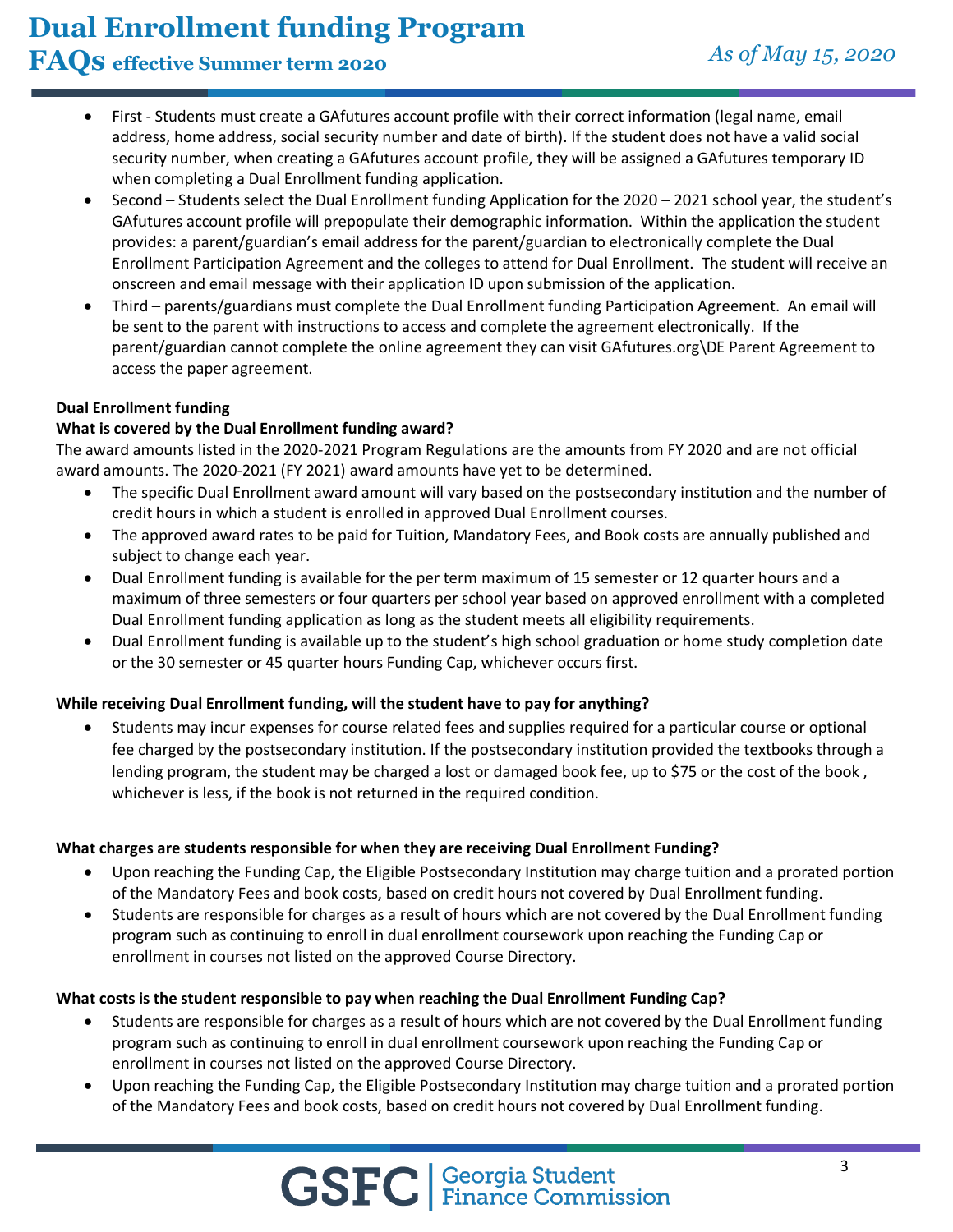## **What options are available after a student reaches the Dual Enrollment Funding Cap?**

- Students may choose to self-pay for additional credit hours/courses. Check with the college for required tuition, fee, and book costs etc.
- Students who self-pay are not required to complete the Dual Enrollment funding application. Students must complete the college Admissions Application and meet college payment deadlines for tuition and fees. Check with your high school advisor and college Admissions or Dual Enrollment office for any other forms or requirements.
- Students who have reached the Dual Enrollment Funding Cap may be eligible for HOPE or Zell Miller Grant Program as a "bridge" to additional funding. Students pursuing a technical diploma or certificate program of study in one of the HOPE Career Grant approved high-demand industry areas may qualify for the HOPE Grant and HOPE Career Grant as part of the HOPE Grant Bridge funding.
- Students who have reached the Dual Enrollment Funding Cap may be eligible for HOPE or Zell Miller Grant Program as a "bridge" to additional funding.
	- Students pursuing a technical diploma or certificate program of study in one of the HOPE Career Grant approved high-demand industry areas may qualify for the HOPE Grant and HOPE Career Grant as part of the HOPE Grant Bridge funding.
- Public high school students pursuing a high school diploma through High School Graduation Option B (SB2), may qualify for the HOPE Grant and HOPE Career Grant based on the two certificates or diploma program they are pursuing as their High School Graduation Option B requirements.
- Public high school students pursuing a high school diploma through High School Graduation Option B (SB2), may qualify for the HOPE Grant and HOPE Career Grant based on the two certificates or diploma program they are pursuing as their High School Graduation Option B requirements.

#### **Can students take courses not approved for Dual Enrollment funding?**

• The student and parent need to discuss the options with the high school advisor and college admissions office to check policy

#### **Can a student retake or withdraw from a Dual Enrollment course?**

- Effective Summer term 2020 (FY2021), a student may not receive funding for the same course twice. Courses taken Summer term 2020 or later cannot be retaken and receive Dual Enrollment funding. Courses taken prior to Summer 2020 are not included.
- Effective Summer term 2020 (FY2021), students become ineligible to continue to receive Dual Enrollment funding for future terms after their 2<sup>nd</sup> course withdrawal. Course withdrawals prior to Summer term 2020 are not included.

#### **Is there consideration for extenuating circumstances with withdrawals or retaking a course?**

Consideration given only for courses taken Summer term 2020 or later.

- A student who withdrew from or wishes to retake/repeat a Dual Enrollment course may submit a written Extenuating Circumstance Exception Request form with supporting documentation.
- The student must have experienced an extenuating circumstance of serious illness, serious injury or a death of an immediate family member.
- Exceptions do not allow for additional hours of Dual Enrollment program funding eligibility. The Exception solely allows for continued participation in the Dual Enrollment program, up to the 30 semester or 45 quarter hours program Funding Cap.